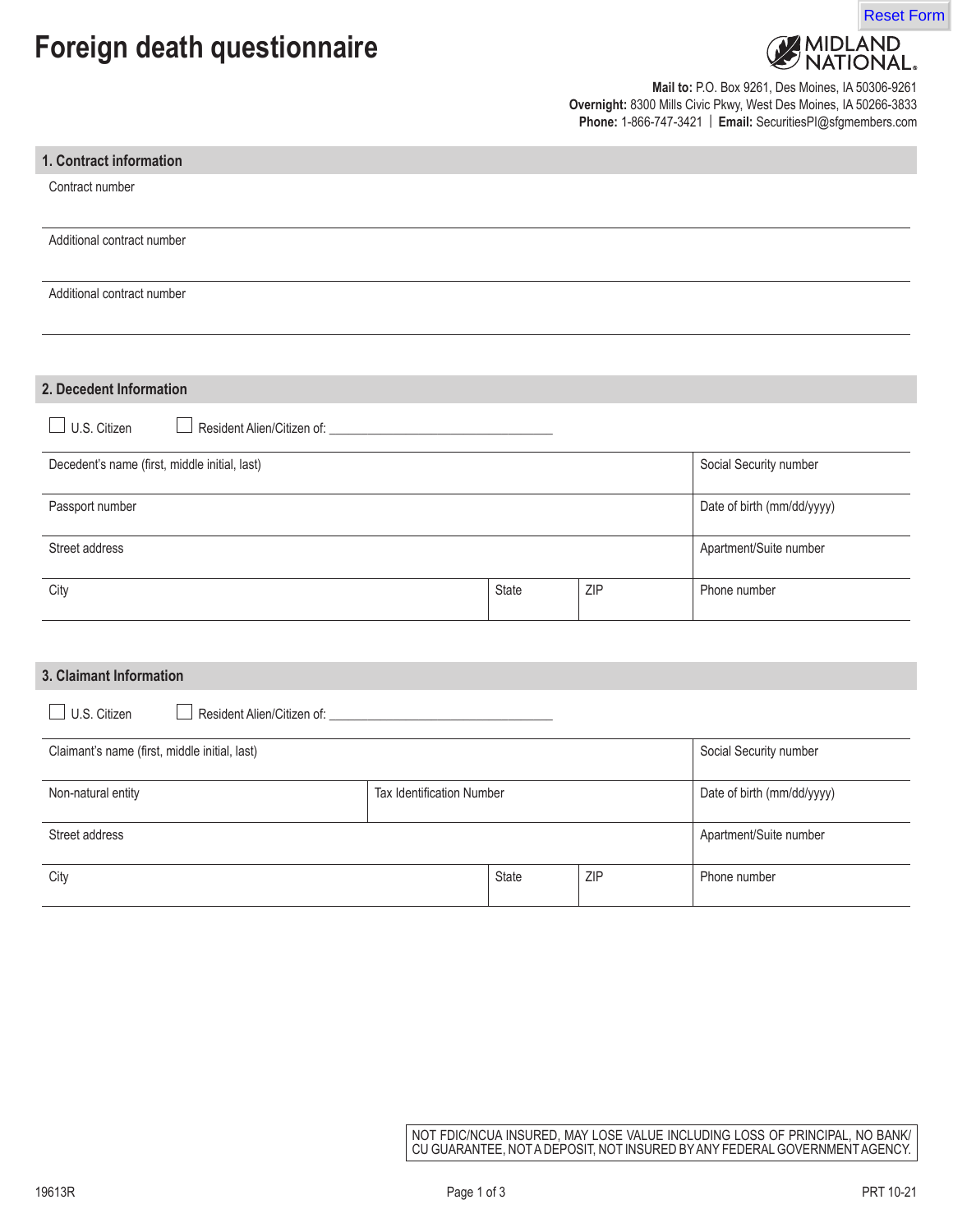| 4. Travel information                                                                                |                                                 |                                           |                        |  |
|------------------------------------------------------------------------------------------------------|-------------------------------------------------|-------------------------------------------|------------------------|--|
| Date decedent left U.S.                                                                              | Intended duration of trip (days, months, years) |                                           |                        |  |
|                                                                                                      |                                                 |                                           |                        |  |
| 5. Details of death                                                                                  |                                                 |                                           |                        |  |
| Date of death                                                                                        |                                                 | Time of death: $\Box$ a.m.<br>$\Box$ p.m. |                        |  |
| Foreign address at time of death:                                                                    |                                                 |                                           |                        |  |
| Street address                                                                                       |                                                 |                                           | Apartment/Suite number |  |
| City                                                                                                 | State                                           | ZIP                                       | Country                |  |
| Place of death (If address is not applicable):                                                       |                                                 |                                           |                        |  |
| $\Box$<br>Accident<br>$\blacksquare$<br>Suicide<br>Manner of death:<br>$\Box$<br>Homicide<br>Natural | Undetermined                                    | Pending<br>$\vert \ \ \vert$              |                        |  |
| Contact information of physician(s) certifying death:                                                |                                                 |                                           |                        |  |
| Name (first, middle initial, last)                                                                   |                                                 | Designation                               |                        |  |
| Street address                                                                                       |                                                 |                                           | Apartment/Suite number |  |
| City                                                                                                 | State                                           | ZIP                                       | Country                |  |
| Autopsy performed? Ses<br>Postmortem or inquest performed?   Yes<br>$\Box$ No<br>$\Box$ No           |                                                 |                                           |                        |  |
| U.S. Embassy or Consulate contacted? $\Box$ Yes $\Box$ No                                            |                                                 |                                           |                        |  |
|                                                                                                      |                                                 |                                           |                        |  |
|                                                                                                      |                                                 |                                           |                        |  |

 $\_$  , and the set of the set of the set of the set of the set of the set of the set of the set of the set of the set of the set of the set of the set of the set of the set of the set of the set of the set of the set of th